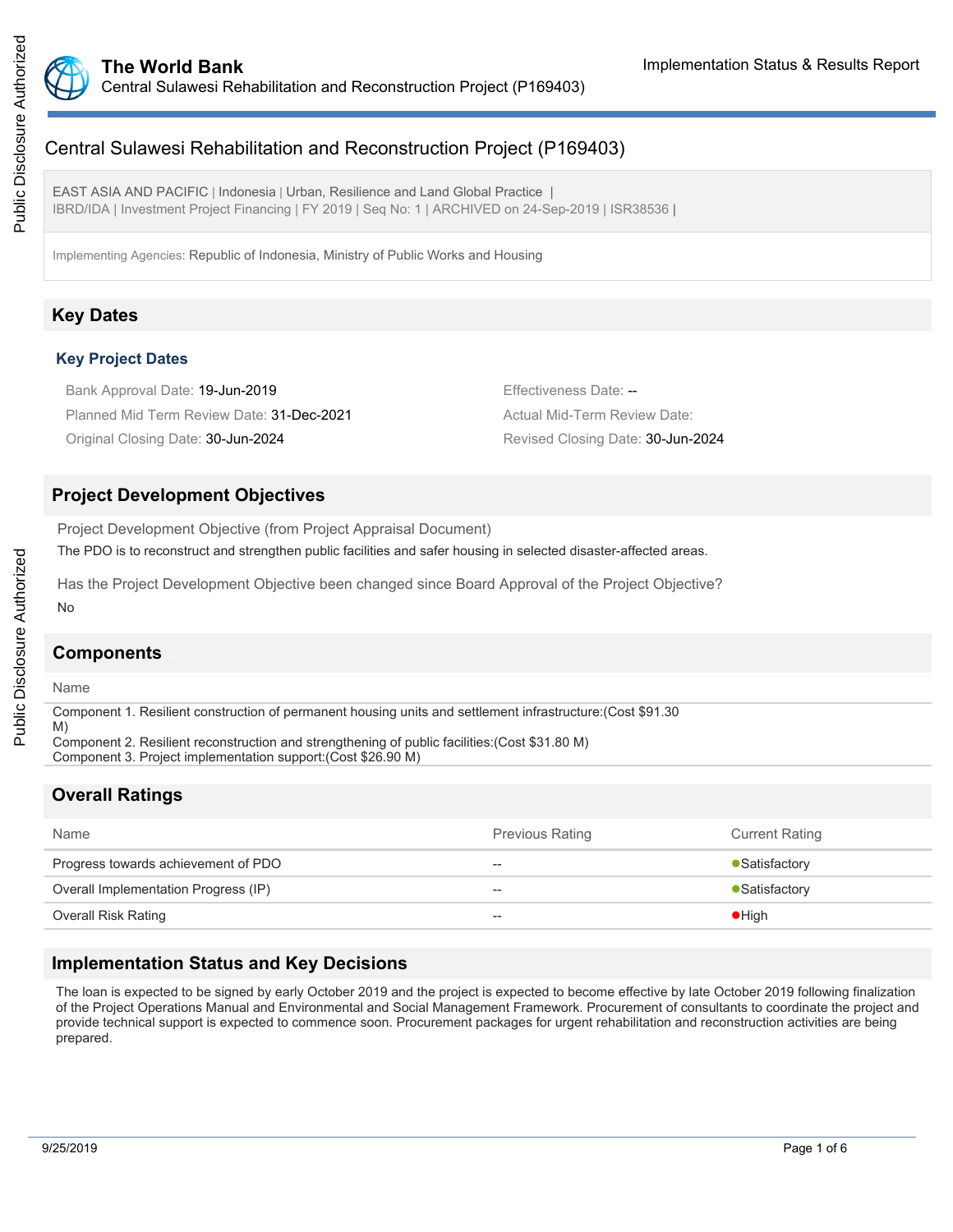

### **Risks**

# **Systematic Operations Risk-rating Tool**

| <b>Risk Category</b>                                            | Rating at Approval | <b>Previous Rating</b>                              | <b>Current Rating</b> |
|-----------------------------------------------------------------|--------------------|-----------------------------------------------------|-----------------------|
| <b>Political and Governance</b>                                 | <b>Moderate</b>    | --                                                  | <b>Moderate</b>       |
| Macroeconomic                                                   | $\bullet$ Low      | $\overline{\phantom{a}}$                            | $\bullet$ Low         |
| Sector Strategies and Policies                                  | <b>Moderate</b>    | --                                                  | <b>Moderate</b>       |
| Technical Design of Project or Program                          | Substantial        | $\hspace{0.05cm} -\hspace{0.05cm} -\hspace{0.05cm}$ | Substantial           |
| Institutional Capacity for Implementation and<br>Sustainability | Substantial        | $-$                                                 | Substantial           |
| Fiduciary                                                       | Substantial        | --                                                  | Substantial           |
| <b>Environment and Social</b>                                   | $\bullet$ High     | --                                                  | $\bullet$ High        |
| <b>Stakeholders</b>                                             | <b>Moderate</b>    | $\hspace{0.05cm} -\hspace{0.05cm} -\hspace{0.05cm}$ | <b>Moderate</b>       |
| Other                                                           | --                 | $\hspace{0.05cm} -\hspace{0.05cm} -\hspace{0.05cm}$ | --                    |
| Overall                                                         | $\bullet$ High     | $\hspace{0.05cm} -\hspace{0.05cm} -\hspace{0.05cm}$ | $\bullet$ High        |
|                                                                 |                    |                                                     |                       |

# **Results**

### **PDO Indicators by Objectives / Outcomes**

| Reconstruct and strengthen public facilities and safer housing in selected diasster-affected areas |                                                                            |                   |                            |                   |  |  |  |
|----------------------------------------------------------------------------------------------------|----------------------------------------------------------------------------|-------------------|----------------------------|-------------------|--|--|--|
| ►Targeted people having safer housing completed and occupied (Percentage, Custom)                  |                                                                            |                   |                            |                   |  |  |  |
|                                                                                                    | <b>Baseline</b><br>Actual (Previous)<br>Actual (Current)<br>End Target     |                   |                            |                   |  |  |  |
| Value                                                                                              | 0.00                                                                       |                   | 0.00                       | 90.00             |  |  |  |
| Date                                                                                               | 19-Jun-2019                                                                |                   | 17-Sep-2019                | 19-Jun-2024       |  |  |  |
|                                                                                                    | ► Served people having strengthened public facilities (Percentage, Custom) |                   |                            |                   |  |  |  |
|                                                                                                    | <b>Baseline</b>                                                            | Actual (Previous) | Actual (Current)           | <b>End Target</b> |  |  |  |
| Value                                                                                              | 0.00                                                                       |                   | 0.00                       | 100.00            |  |  |  |
| Date                                                                                               | 19-Jun-2019                                                                |                   | 17-Sep-2019<br>19-Jun-2024 |                   |  |  |  |
| ►Targeted people satisfied with completed housing (disaggregated by gender) (Percentage, Custom)   |                                                                            |                   |                            |                   |  |  |  |
|                                                                                                    | <b>Baseline</b>                                                            | Actual (Previous) | Actual (Current)           | End Target        |  |  |  |
| Value                                                                                              | 0.00                                                                       |                   | 0.00                       | 70.00             |  |  |  |
| Date                                                                                               | 19-Jun-2019                                                                |                   | 17-Sep-2019                | 19-Jun-2024       |  |  |  |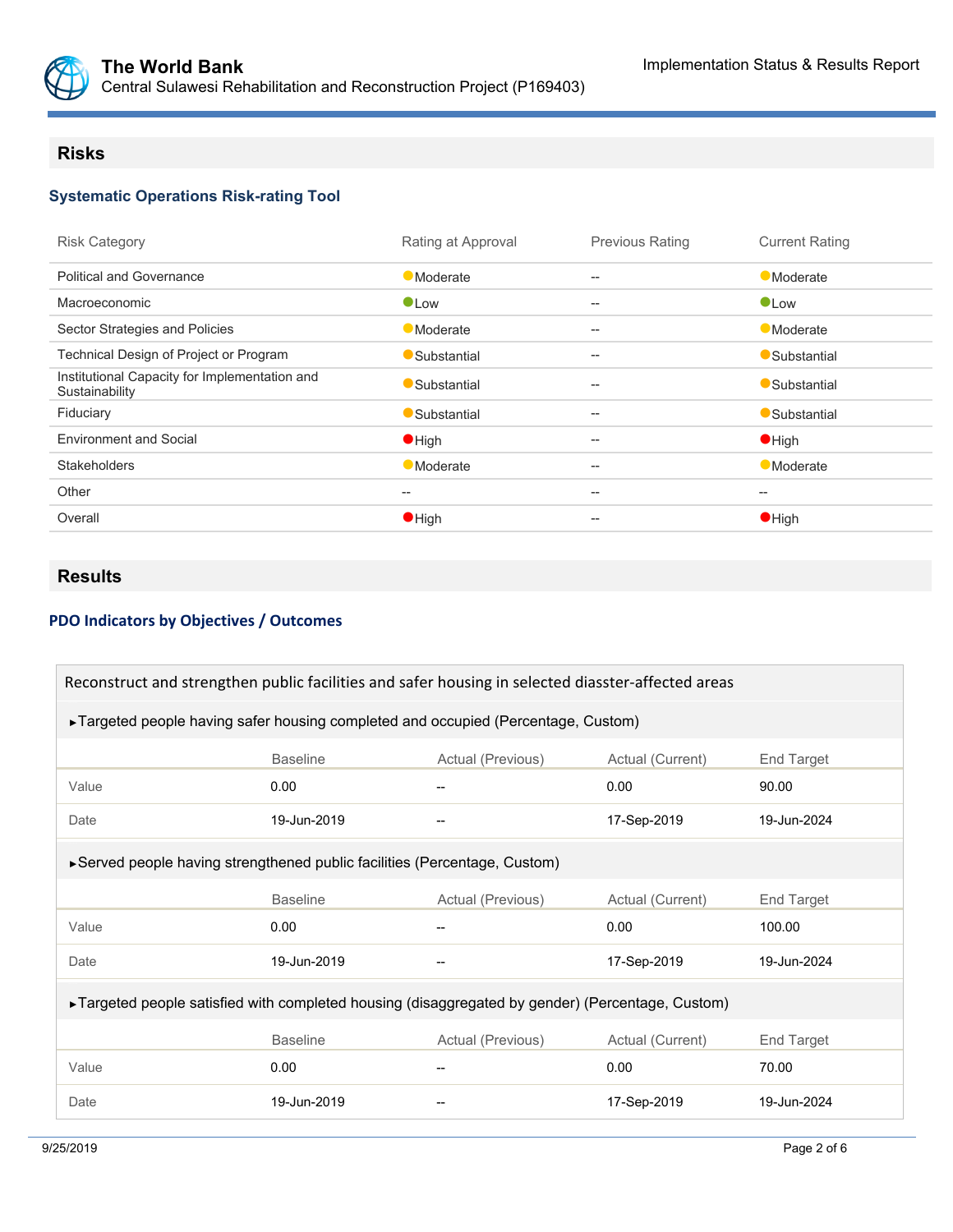#### **Overall Comments**

The project is expected to be effective in late October 2019.

#### **Intermediate Results Indicators by Components**

| Component 1. Resilient construction of permanent housing units and settlement infrastructure                                        |                 |                                                     |                  |             |  |  |
|-------------------------------------------------------------------------------------------------------------------------------------|-----------------|-----------------------------------------------------|------------------|-------------|--|--|
| ▶ Housing units constructed to project's resilience standards (Number (Thousand), Custom)                                           |                 |                                                     |                  |             |  |  |
|                                                                                                                                     | <b>Baseline</b> | Actual (Previous)<br>Actual (Current)<br>End Target |                  |             |  |  |
| Value                                                                                                                               | 0.00            |                                                     | 0.00             | 7.00        |  |  |
| Date                                                                                                                                | 19-Jun-2019     |                                                     | 19-Jun-2024      |             |  |  |
| ▶ Reconstructed houses provided with housing connection for water supply (Percentage, Custom)                                       |                 |                                                     |                  |             |  |  |
|                                                                                                                                     | <b>Baseline</b> | Actual (Previous)                                   | Actual (Current) | End Target  |  |  |
| Value                                                                                                                               | 0.00            | $\overline{\phantom{0}}$                            | 0.00             | 90.00       |  |  |
| Date                                                                                                                                | 19-Jun-2019     |                                                     | 17-Sep-2019      | 19-Jun-2024 |  |  |
| ► Reconstructed houses provided with sanitation system (Percentage, Custom)                                                         |                 |                                                     |                  |             |  |  |
|                                                                                                                                     | <b>Baseline</b> | Actual (Previous)                                   | Actual (Current) | End Target  |  |  |
| Value                                                                                                                               | 0.00            | $\overline{\phantom{a}}$                            | 0.00             | 90.00       |  |  |
| Date                                                                                                                                | 19-Jun-2019     |                                                     | 17-Sep-2019      | 19-Jun-2024 |  |  |
| ► Constructed houses built in resettlement sites provided with direct access to a paved road network (Percentage, Custom)           |                 |                                                     |                  |             |  |  |
|                                                                                                                                     | <b>Baseline</b> | Actual (Previous)                                   | Actual (Current) | End Target  |  |  |
| Value                                                                                                                               | 0.00            |                                                     | 0.00             | 90.00       |  |  |
| Date                                                                                                                                | 19-Jun-2019     |                                                     | 17-Sep-2019      | 19-Jun-2024 |  |  |
| ▶ Women that are aware of land or property title rights in targeted project areas (Percentage, Custom)                              |                 |                                                     |                  |             |  |  |
|                                                                                                                                     | <b>Baseline</b> | Actual (Previous)                                   | Actual (Current) | End Target  |  |  |
| Value                                                                                                                               | 0.00            |                                                     | 0.00             | 45.00       |  |  |
| Date                                                                                                                                | 19-Jun-2019     | $-$                                                 | 17-Sep-2019      | 19-Jun-2024 |  |  |
| ▶ Women that are aware of employment opportunities related to recovery activities in targeted project areas (Percentage,<br>Custom) |                 |                                                     |                  |             |  |  |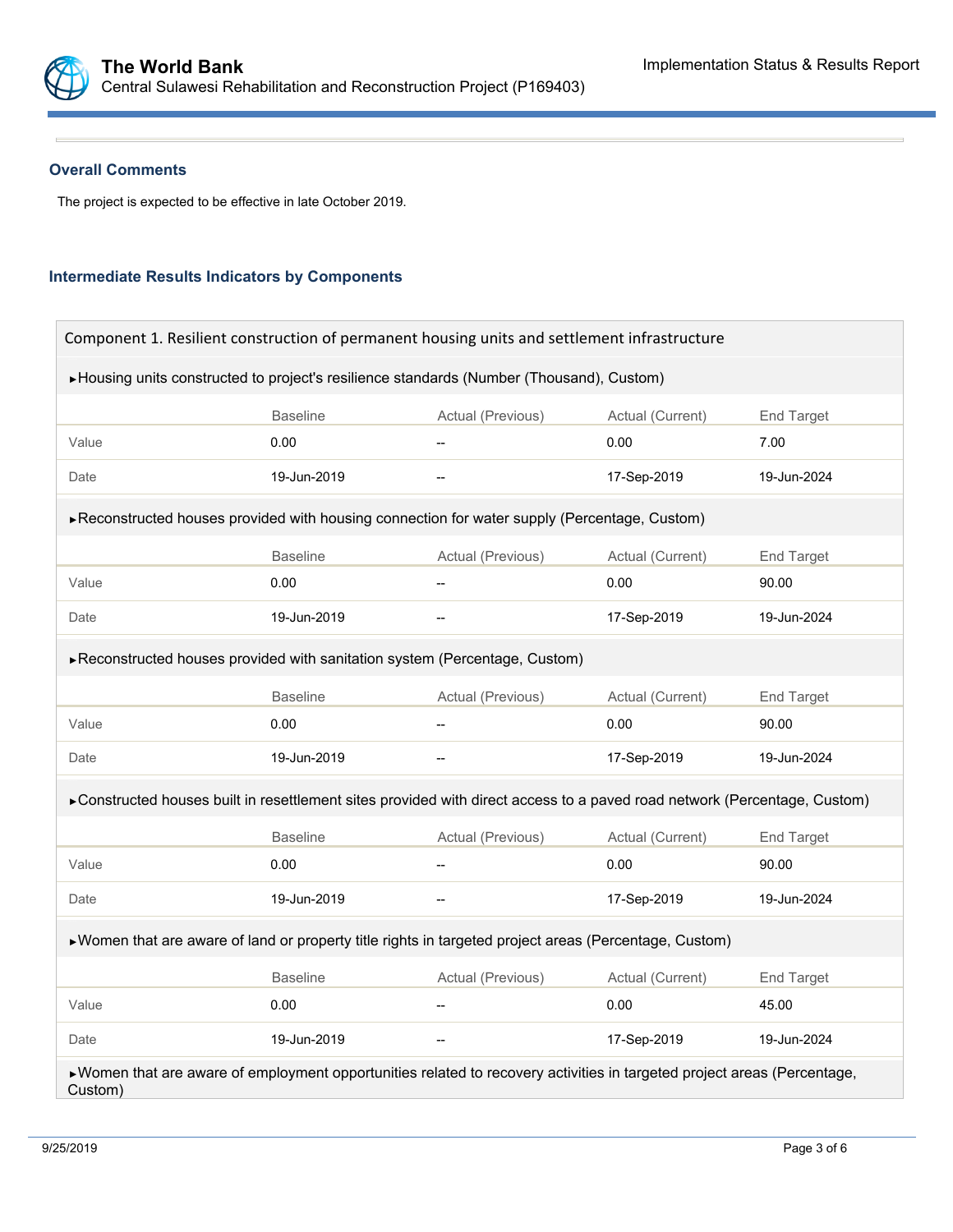

|                                                                                  | <b>Baseline</b> | Actual (Previous)                                                | Actual (Current) | <b>End Target</b> |  |
|----------------------------------------------------------------------------------|-----------------|------------------------------------------------------------------|------------------|-------------------|--|
| Value                                                                            | 0.00            | --                                                               | 0.00             | 35.00             |  |
| Date                                                                             | 19-Jun-2019     | 17-Sep-2019<br>$\hspace{0.05cm}-\hspace{0.05cm}-\hspace{0.05cm}$ |                  | 19-Jun-2024       |  |
| ▶ Women's participation in decision-making process meetings (Percentage, Custom) |                 |                                                                  |                  |                   |  |
|                                                                                  | <b>Baseline</b> | Actual (Previous)                                                | Actual (Current) | End Target        |  |
| Value                                                                            | 0.00            |                                                                  | 0.00             | 40.00             |  |
| Date                                                                             | 19-Jun-2019     | $\hspace{0.05cm}-\hspace{0.05cm}-\hspace{0.05cm}$                | 17-Sep-2019      | 19-Jun-2024       |  |
|                                                                                  |                 |                                                                  |                  |                   |  |

| Component 2. Resilient reconstruction and strengthening of public facilities                       |                 |                   |                            |                   |  |  |  |
|----------------------------------------------------------------------------------------------------|-----------------|-------------------|----------------------------|-------------------|--|--|--|
| ► Schools rehabilitated or reconstructed to project's resilience standards (Number, Custom)        |                 |                   |                            |                   |  |  |  |
|                                                                                                    | <b>Baseline</b> | Actual (Previous) | Actual (Current)           | End Target        |  |  |  |
| Value                                                                                              | 0.00            |                   | 0.00                       | 200.00            |  |  |  |
| Date                                                                                               | 19-Jun-2019     |                   | 19-Jun-2024<br>17-Sep-2019 |                   |  |  |  |
| ► Health clinics rehabilitated or reconstructed to project's resilience standards (Number, Custom) |                 |                   |                            |                   |  |  |  |
|                                                                                                    | <b>Baseline</b> | Actual (Previous) | Actual (Current)           | <b>End Target</b> |  |  |  |
| Value                                                                                              | 0.00            |                   | 0.00                       | 33.00             |  |  |  |
| Date                                                                                               | 19-Jun-2019     |                   | 17-Sep-2019                | 19-Jun-2024       |  |  |  |
| ►Gender- and disability-inclusive reconstructed public facilities (Percentage, Custom)             |                 |                   |                            |                   |  |  |  |
|                                                                                                    | <b>Baseline</b> | Actual (Previous) | Actual (Current)           | <b>End Target</b> |  |  |  |
| Value                                                                                              | 0.00            |                   | 0.00                       | 80.00             |  |  |  |
| Date                                                                                               | 19-Jun-2019     |                   | 17-Sep-2019                | 19-Jun-2024       |  |  |  |

| Component 3: Project implementation support                                                |                                                                        |    |             |             |  |  |  |  |
|--------------------------------------------------------------------------------------------|------------------------------------------------------------------------|----|-------------|-------------|--|--|--|--|
| $\blacktriangleright$ MIS and project website established and functioning (Yes/No, Custom) |                                                                        |    |             |             |  |  |  |  |
|                                                                                            | <b>Baseline</b><br>Actual (Previous)<br>End Target<br>Actual (Current) |    |             |             |  |  |  |  |
| Value                                                                                      | <b>No</b>                                                              |    | No          | Yes         |  |  |  |  |
| Date                                                                                       | 19-Jun-2019                                                            | -- | 17-Sep-2019 | 19-Jun-2024 |  |  |  |  |
| ► Grievance redress mechanism established and functioning (Yes/No, Custom)                 |                                                                        |    |             |             |  |  |  |  |
| Actual (Previous)<br><b>Baseline</b><br>Actual (Current)<br><b>End Target</b>              |                                                                        |    |             |             |  |  |  |  |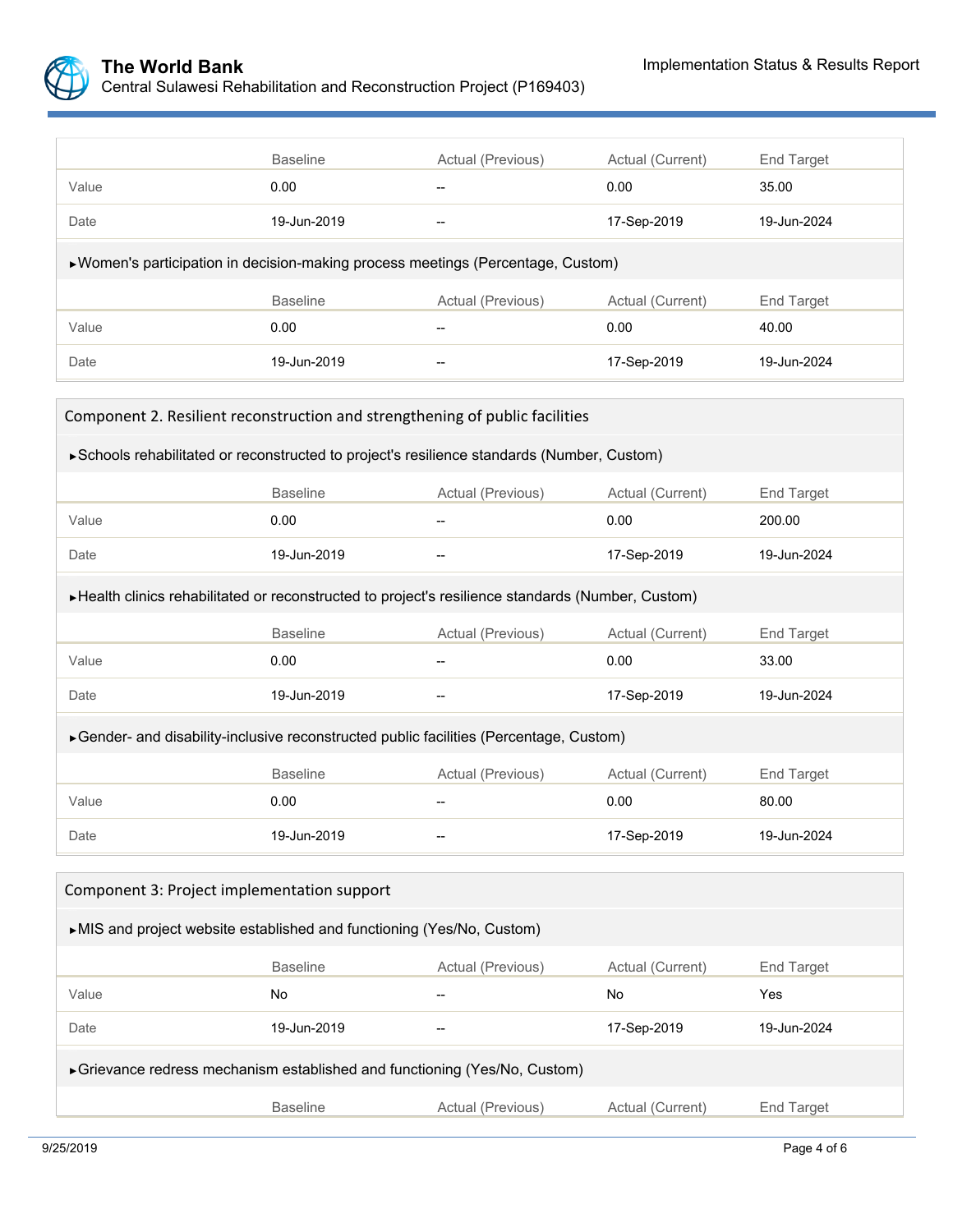

| Value                                                                                         | <b>No</b>       |                   | No               | Yes         |  |  |
|-----------------------------------------------------------------------------------------------|-----------------|-------------------|------------------|-------------|--|--|
| Date                                                                                          | 19-Jun-2019     | --                | 17-Sep-2019      | 19-Jun-2024 |  |  |
| ▶ Complaints resolved (Percentage, Custom)                                                    |                 |                   |                  |             |  |  |
|                                                                                               | <b>Baseline</b> | Actual (Previous) | Actual (Current) | End Target  |  |  |
| Value                                                                                         | 0.00            |                   | 0.00             | 90.00       |  |  |
| Date                                                                                          | 19-Jun-2019     |                   | 17-Sep-2019      | 19-Jun-2024 |  |  |
| ► Resilient and inclusive building standards are established for the project (Yes/No, Custom) |                 |                   |                  |             |  |  |
|                                                                                               | <b>Baseline</b> | Actual (Previous) | Actual (Current) | End Target  |  |  |
| Value                                                                                         | <b>No</b>       | --                | No               | Yes         |  |  |
| Date                                                                                          | 19-Jun-2019     |                   | 17-Sep-2019      | 19-Jun-2024 |  |  |

#### **Overall Comments**

The project is expected to become effective in late October 2019. The number of housing units constructed and public facilities rehabilitated/reconstructed under the project may be reduced, pending final data verification.

### **Data on Financial Performance**

#### **Disbursements (by loan)**

| Project                    | Loan/Credit/TF    | <b>Status</b>    | Currency      | Original                 | Revised      | Cancelled                 | <b>Disbursed</b> | Undisbursed        | % Disbursed       |
|----------------------------|-------------------|------------------|---------------|--------------------------|--------------|---------------------------|------------------|--------------------|-------------------|
| P169403                    | <b>IBRD-89790</b> | Not<br>Effective | <b>USD</b>    | 150.00                   | 150.00       | 0.00                      | 0.00             | 150.00             | $0\%$             |
| <b>Key Dates (by loan)</b> |                   |                  |               |                          |              |                           |                  |                    |                   |
| Project                    | Loan/Credit/TF    | <b>Status</b>    | Approval Date |                          | Signing Date | <b>Effectiveness Date</b> |                  | Orig. Closing Date | Rev. Closing Date |
| P169403                    | <b>IBRD-89790</b> | Not<br>Effective | 19-Jun-2019   | $\overline{\phantom{a}}$ |              | --                        |                  | 30-Jun-2024        | 30-Jun-2024       |

#### **Cumulative Disbursements**